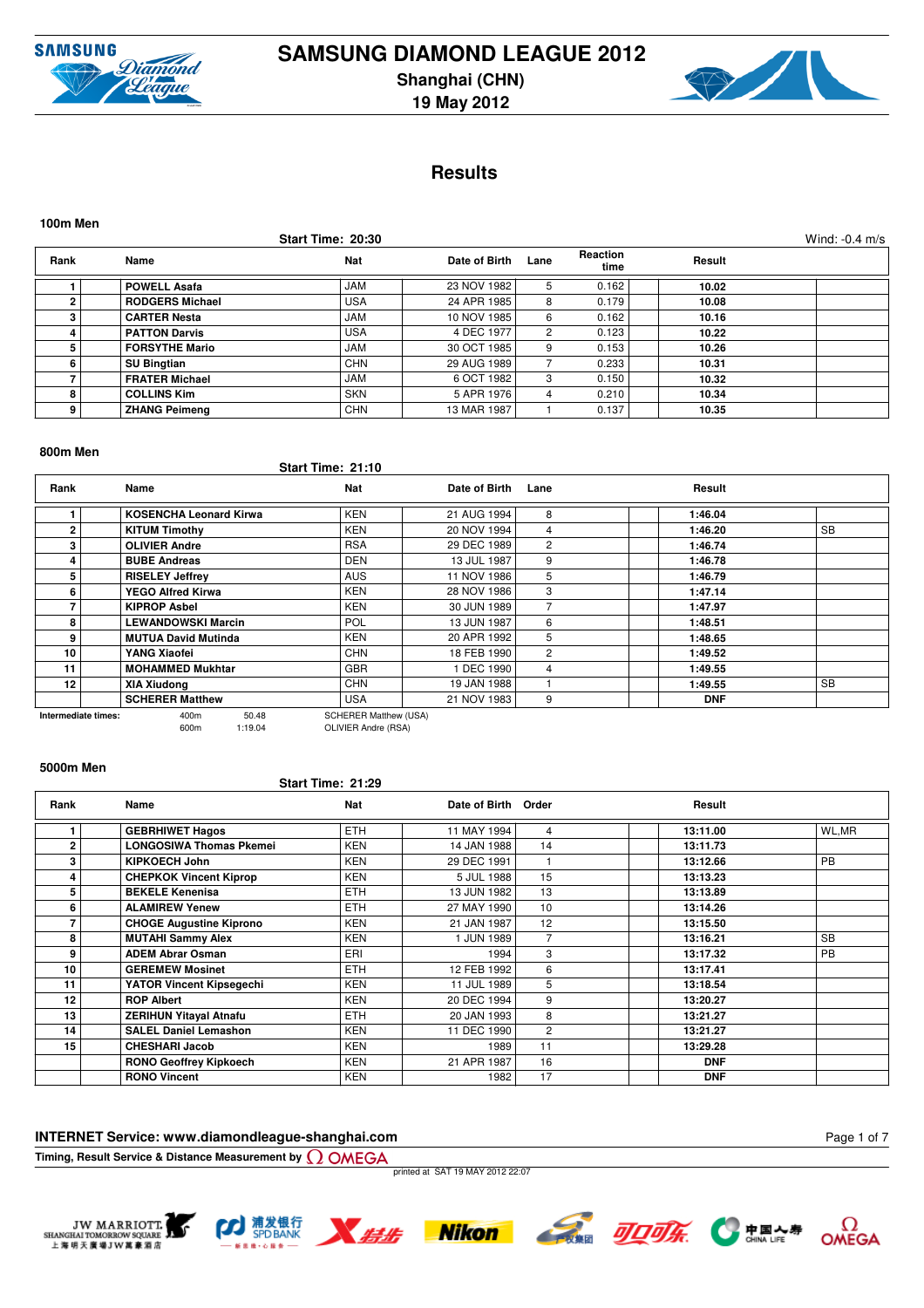



# **Results**

 **(cont.)**

| Intermediate times: | 1000m | 2:37.41  | RONO Geoffrey Kipkoech (KEN)  |
|---------------------|-------|----------|-------------------------------|
|                     | 2000m | 5:18.23  | RONO Geoffrey Kipkoech (KEN)  |
|                     | 3000m | 7:57.74  | RONO Vincent (KEN)            |
|                     | 4000m | 10:42.00 | CHOGE Augustine Kiprono (KEN) |

### **110m Hurdles Men**

|                |                         | <b>Start Time: 21:54</b> |               |      |                         |        | Wind: $+0.4$ m/s |
|----------------|-------------------------|--------------------------|---------------|------|-------------------------|--------|------------------|
| Rank           | Name                    | Nat                      | Date of Birth | Lane | <b>Reaction</b><br>time | Result |                  |
|                | LIU Xiang               | <b>CHN</b>               | 13 JUL 1983   | 5    | 0.160                   | 12.97  | WL,MR            |
| $\overline{2}$ | <b>OLIVER David</b>     | <b>USA</b>               | 24 APR 1982   |      | 0.192                   | 13.13  | <b>SB</b>        |
| 3              | <b>RICHARDSON Jason</b> | <b>USA</b>               | 4 APR 1986    | 4    | 0.168                   | 13.16  | <b>SB</b>        |
| -4.            | <b>MERRITT Aries</b>    | <b>USA</b>               | 24 JUL 1985   | 6    | 0.142                   | 13.26  |                  |
| 5              | <b>FAULK Dexter</b>     | <b>USA</b>               | 14 APR 1984   | 2    | 0.177                   | 13.43  |                  |
| 6              | <b>CRADDOCK Kevin</b>   | <b>USA</b>               | 25 JUN 1987   | 9    | 0.167                   | 13.51  | <b>SB</b>        |
|                | <b>SHI Dongpeng</b>     | <b>CHN</b>               | 6 JAN 1984    |      | 0.155                   | 13.60  | <b>SB</b>        |
| 8              | <b>XIE Wenjun</b>       | <b>CHN</b>               | 11 JUL 1990   | 8    | 0.179                   | 13.64  |                  |
| 9              | <b>THOMAS Dwight</b>    | <b>JAM</b>               | 23 SEP 1980   |      | 0.174                   | 13.72  |                  |

#### **400m Hurdles Men**

## **Start Time: 20:04**

| Rank | Name                        | Nat        | Date of Birth | Lane | Reaction<br>time | Result     |           |
|------|-----------------------------|------------|---------------|------|------------------|------------|-----------|
|      | <b>TAYLOR Angelo</b>        | <b>USA</b> | 29 DEC 1978   | 6    | 0.155            | 48.98      | <b>SB</b> |
| 2    | <b>GAYMON Justin</b>        | <b>USA</b> | 13 DEC 1986   | 4    | 0.183            | 49.07      | <b>SB</b> |
|      | <b>CHENG Wen</b>            | <b>CHN</b> | 6 APR 1989    | 9    | 0.167            | 49.59      | <b>SB</b> |
|      | <b>DEREVYAGIN Aleksandr</b> | <b>RUS</b> | 24 MAR 1979   |      | 0.147            | 50.33      |           |
| 5    | VAN ZYL Li                  | <b>RSA</b> | 20 JUL 1985   | 5    | 0.185            | 50.38      |           |
| 6    | LI Zhilong                  | <b>CHN</b> | 9 MAR 1988    | 2    | 0.156            | 50.47      |           |
|      | <b>IMAZEKI Yuta</b>         | JPN        | 6 NOV 1987    | 8    | 0.169            | 50.48      |           |
| 8    | <b>PHILLIPS Isa</b>         | <b>JAM</b> | 22 APR 1984   | 3    | 0.226            | 50.59      |           |
|      | <b>JACKSON Bershawn</b>     | <b>USA</b> | 8 MAY 1983    |      |                  | <b>DNS</b> |           |

#### **Pole Vault Men**

#### **Start Time: 19:40**

| Rank | Name                           | <b>Nat</b> | Date of Birth Order |    | Result    |           |
|------|--------------------------------|------------|---------------------|----|-----------|-----------|
|      | YANG Yansheng                  | <b>CHN</b> | 5 JAN 1988          |    | 5.65      | <b>SB</b> |
| 2    | OTTO Björn                     | <b>GER</b> | 16 OCT 1977         | 9  | 5.65      |           |
|      | <b>MOHR Malte</b>              | <b>GER</b> | 27 JUN 1986         | 6  | 5.55      |           |
|      | <b>WALKER Brad</b>             | <b>USA</b> | 21 JUN 1981         | 8  | 5.55      |           |
|      | <b>FILIPPIDIS Konstantinos</b> | <b>GRE</b> | 26 NOV 1986         | 5  | 5.45      |           |
| 6    | <b>GRUBER Hendrik</b>          | <b>GER</b> | 28 SEP 1986         | 3  | 5.45      |           |
|      | <b>ZHANG Wei</b>               | <b>CHN</b> | 22 MAR 1994         | 2  | 5.30      | $=$ PB    |
| 8    | <b>HOLLIS Mark</b>             | <b>USA</b> | 1 DEC 1984          | 4  | 5.30      |           |
|      | <b>HOOKER Steven</b>           | <b>AUS</b> | 16 JUL 1982         | 10 | <b>NM</b> |           |
|      | <b>YURCHENKO Denys</b>         | <b>UKR</b> | 27 JAN 1978         |    | <b>NM</b> |           |

### **INTERNET Service: www.diamondleague-shanghai.com**

**Timing, Result Service & Distance Measurement by**

printed at SAT 19 MAY 2012 22:07











Page 2 of 7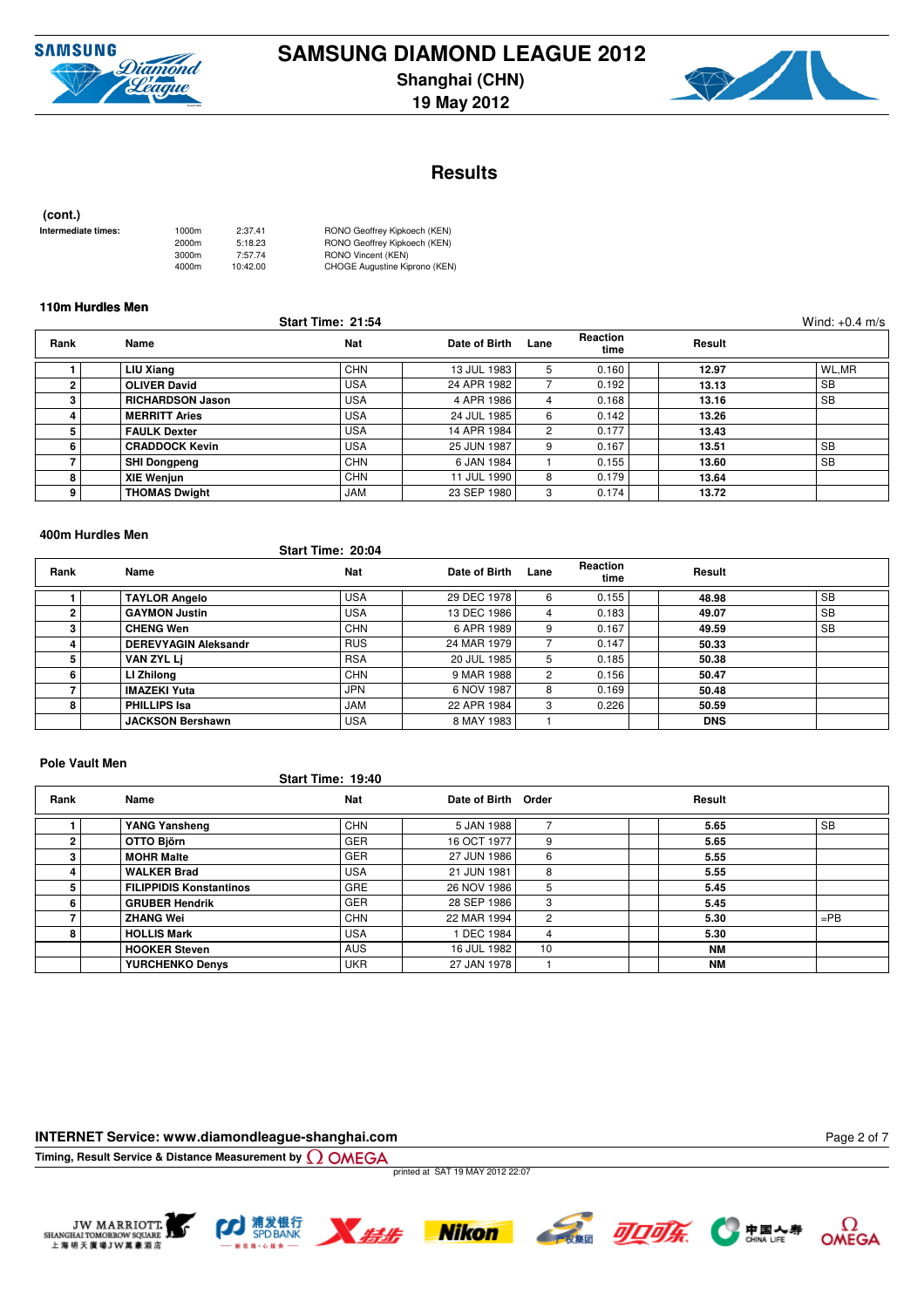

**19 May 2012**



# **Results**

| (cont.) |                       |                          |                          |             |      |                          |            |            |  |
|---------|-----------------------|--------------------------|--------------------------|-------------|------|--------------------------|------------|------------|--|
|         |                       | 5.10                     | 5.30                     | 5.45        | 5.55 | 5.65                     | 5.72       | 5.78       |  |
|         | YANG Yansheng         | ٠                        |                          | $\Omega$    | XO   |                          | <b>XXX</b> |            |  |
|         | OTTO Björn            | $\overline{\phantom{a}}$ | $\sim$                   | $\Omega$    | XXO  | XXO                      |            | <b>XXX</b> |  |
|         | <b>MOHR Malte</b>     | $\overline{\phantom{a}}$ | $\sim$                   | <b>1999</b> | XO   | $\overline{\phantom{a}}$ | XXX        |            |  |
|         | <b>WALKER Brad</b>    | $\overline{\phantom{a}}$ | $\overline{\phantom{a}}$ |             | XXO  | х-                       | XX         |            |  |
|         | <b>FILIPPIDIS K</b>   | $\overline{\phantom{a}}$ | $\overline{\phantom{a}}$ | XO          | XXX  |                          |            |            |  |
|         | <b>GRUBER Hendrik</b> | $\overline{\phantom{a}}$ | XO                       | XO          | XXX  |                          |            |            |  |
|         | ZHANG Wei             | $\circ$                  | XO                       | <b>XXX</b>  |      |                          |            |            |  |
|         | <b>HOLLIS Mark</b>    | $\overline{\phantom{a}}$ | <b>XXO</b>               | <b>XXX</b>  |      |                          |            |            |  |
|         | <b>HOOKER Steven</b>  | $\overline{\phantom{a}}$ | <b>XXX</b>               |             |      |                          |            |            |  |
|         | YURCHENKO Denys       | $\overline{\phantom{a}}$ | <b>XXX</b>               |             |      |                          |            |            |  |

## **Triple Jump Men**

# **Start Time: 20:42**

| Rank        | Name                    |       |          | <b>Nat</b>     |          |              |             | Date of Birth Order       |          |              |          | Result    |          |           |  |
|-------------|-------------------------|-------|----------|----------------|----------|--------------|-------------|---------------------------|----------|--------------|----------|-----------|----------|-----------|--|
|             | <b>IDOWU Phillips</b>   |       |          | <b>GBR</b>     |          | 30 DEC 1978  |             | 8                         |          |              |          | 17.24     |          | <b>MR</b> |  |
| $\mathbf 2$ | <b>CLAYE Will</b>       |       |          | <b>USA</b>     |          |              | 3 JUN 1991  | 7                         |          |              |          | 17.12     |          | <b>SB</b> |  |
| 3           | <b>TAYLOR Christian</b> |       |          | <b>USA</b>     |          |              | 18 JUN 1990 | 9                         |          |              |          | 16.96     |          |           |  |
| 4           | <b>FRAYNE Henry</b>     |       |          | <b>AUS</b>     |          |              | 14 APR 1990 | 3                         |          |              |          | 16.67     |          |           |  |
| 5           | <b>DONG Bin</b>         |       |          | <b>CHN</b>     |          | 22 NOV 1988  |             | 6                         |          |              |          | 16.35     |          |           |  |
| 6           | <b>CAO Shuo</b>         |       |          | <b>CHN</b>     |          |              | 8 OCT 1991  | 4                         |          |              |          | 16.34     |          |           |  |
|             | <b>LAINE Samyr</b>      |       |          | HAI            |          |              | 17 JUL 1984 | 5                         |          |              |          | 16.09     |          |           |  |
| 8           | LI Yanxi                |       |          | <b>CHN</b>     |          |              | 26 JUN 1984 | $\overline{c}$            |          |              |          | 15.49     |          |           |  |
|             | <b>WILSON Aarik</b>     |       |          | <b>USA</b>     |          | 25 OCT 1982  |             |                           |          |              |          | <b>NM</b> |          |           |  |
|             |                         |       |          | $\overline{2}$ |          | 3            |             | 4                         |          | 5            |          | 6         |          |           |  |
|             | <b>IDOWU Phillips</b>   | 17.00 | $(+0.4)$ | 17.24          | $(+0.7)$ | 17.09        | (0.0)       | 17.13                     | (0.0)    | 16.96        | $(+0.8)$ |           |          |           |  |
| 2           | <b>CLAYE Will</b>       | x     | $(-0.6)$ | 16.84          | $(-0.1)$ | 17.12        | $(+1.5)$    | 17.01                     | $(-0.6)$ | 16.62        | $(-0.5)$ | x         | $(+0.2)$ |           |  |
|             | <b>TAYLOR Christian</b> | x     | $(+0.2)$ | x              | $(-0.1)$ | 16.70        | $(-0.5)$    | $\boldsymbol{\mathsf{x}}$ | $(-0.4)$ | x            | $(+0.6)$ | 16.96     | $(+0.2)$ |           |  |
|             | <b>FRAYNE Henry</b>     | 16.00 | $(-0.6)$ | x              | $(+0.1)$ | $\mathsf{x}$ | $(+0.9)$    | 16.40                     | $(+0.2)$ | $\mathsf{x}$ | (0.0)    | 16.67     | $(-0.7)$ |           |  |
|             | DONG Bin                | 16.35 | $(+0.4)$ | $\mathsf{x}$   | $(+0.9)$ | 16.23        | $(+0.5)$    | $\boldsymbol{\mathsf{x}}$ | $(-0.2)$ | $\mathsf{x}$ | $(+0.8)$ | 16.24     | $(+0.4)$ |           |  |
|             | CAO Shuo                | 15.45 | $(+0.2)$ | 16.16          | $(+0.4)$ | 16.04        | $(+0.5)$    | 16.34                     | (0.0)    |              |          |           |          |           |  |
|             | <b>LAINE Samyr</b>      | 16.04 | $(+0.7)$ | 16.09          | $(-0.5)$ | x            | $(-0.3)$    | 16.03                     | $(+0.1)$ | 16.06        | $(+0.1)$ | <b>X</b>  | $(+0.1)$ |           |  |
| 8           | LI Yanxi                | 15.49 | (0.0)    | 14.92          | $(-0.6)$ |              |             |                           |          |              |          |           |          |           |  |
|             | <b>WILSON Aarik</b>     | x     | $(+0.4)$ | x              | $(+0.4)$ | x            | $(-0.8)$    |                           |          |              |          |           |          |           |  |

## **Shot Put Men**

# **Start Time: 18:30**

| Rank           | Name                      |       | Nat            | Date of Birth             | Order                     |       | Result       |  |
|----------------|---------------------------|-------|----------------|---------------------------|---------------------------|-------|--------------|--|
|                | <b>HOFFA Reese</b>        |       | <b>USA</b>     | 8 OCT 1977                | 8                         |       | 20.98        |  |
| $\overline{2}$ | <b>ARMSTRONG Dylan</b>    |       | CAN            | 15 JAN 1981               | 10                        |       | 20.93        |  |
| 3              | <b>WHITING Ryan</b>       |       | <b>USA</b>     | 24 NOV 1986               | 7                         |       | 20.73        |  |
| 4              | <b>CANTWELL Christian</b> |       | <b>USA</b>     | 30 SEP 1980               | 9                         |       | 20.57        |  |
| 5              | <b>KOLAŠINAC Asmir</b>    |       | <b>SRB</b>     | 15 OCT 1984               | 4                         |       | 19.80        |  |
| 6              | <b>MULABEGOVIC Nedžad</b> |       | <b>CRO</b>     | 4 FEB 1981                | $\overline{2}$            |       | 19.65        |  |
|                | <b>WANG Guangfu</b>       |       | <b>CHN</b>     | 15 NOV 1987               |                           |       | 19.26        |  |
| 8              | <b>WANG Like</b>          |       | <b>CHN</b>     | 2 APR 1989                | 3                         |       | 18.52        |  |
| 9              | <b>MARTIN Cory</b>        |       | <b>USA</b>     | 22 MAY 1985               | 5                         |       | 18.45        |  |
| 10             | <b>NELSON Adam</b>        |       | <b>USA</b>     | 7 JUL 1975                | 6                         |       | 14.60        |  |
|                |                           | м     | $\overline{2}$ | 3                         | $\Delta$                  | 5     | 6            |  |
|                | <b>HOFFA Reese</b>        | 20.24 | 20.44          | 20.63                     | 20.65                     | 20.67 | 20.98        |  |
|                | ARMSTRONG Dylan           | 20.64 | 20.47          | 20.76                     | 20.72                     | 20.22 | 20.93        |  |
|                | <b>WHITING Ryan</b>       | 19.73 | x              | 20.73                     | $\boldsymbol{\mathsf{x}}$ | X     | $\mathsf{x}$ |  |
|                | <b>CANTWELL Christian</b> | 20.16 | $\mathsf{x}$   | $\boldsymbol{\mathsf{x}}$ | 20.20                     | 20.27 | 20.57        |  |
|                | KOLAŠINAC Asmir           | 19.79 | X              | $\boldsymbol{\mathsf{x}}$ | X                         | 19.80 | X            |  |
|                | MULABEGOVIC Nedžad        | 18.96 | 19.03          | 19.23                     | 19.54                     | 19.65 | 19.43        |  |
|                | <b>WANG Guangfu</b>       | 18.54 | 18.95          | 19.26                     | 18.76                     | 18.77 | x            |  |
|                | <b>WANG Like</b>          | 18.48 | 18.52          | $\boldsymbol{\mathsf{x}}$ | x                         | 18.45 | x            |  |
|                | <b>MARTIN Cory</b>        | X     | x              | 18.45                     |                           |       |              |  |
| 10             | <b>NELSON Adam</b>        | 14.60 |                |                           |                           |       |              |  |

### **INTERNET Service: www.diamondleague-shanghai.com**

**Timing, Result Service & Distance Measurement by**

printed at SAT 19 MAY 2012 22:07











 $\Omega$ OMEGA

Page 3 of 7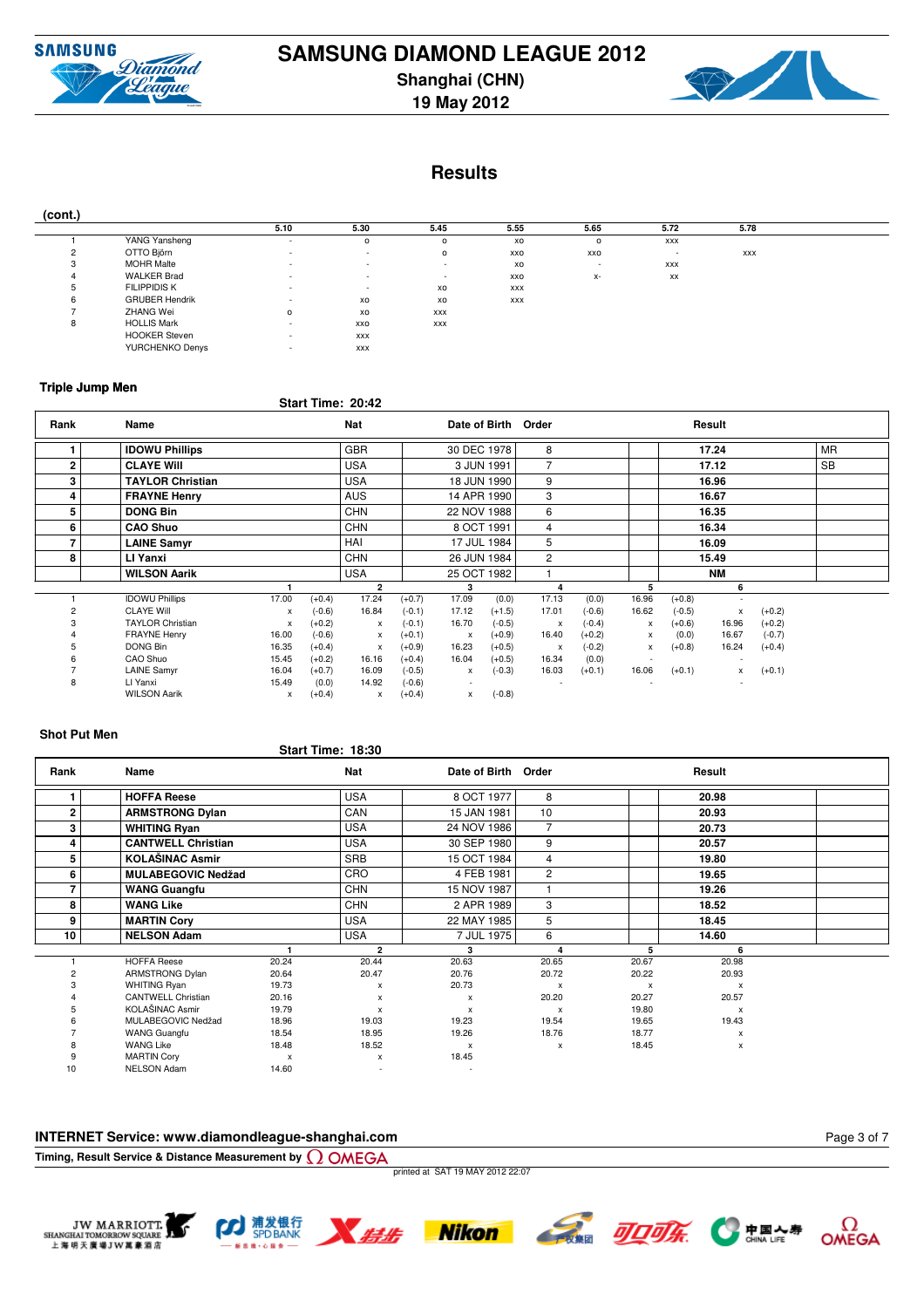



# **Results**

|             |                            |       | Start Time: 20:34 |                     |                           |        |                           |           |
|-------------|----------------------------|-------|-------------------|---------------------|---------------------------|--------|---------------------------|-----------|
| Rank        | Name                       |       | <b>Nat</b>        | Date of Birth Order |                           |        | Result                    |           |
|             | <b>VESELÝ Vítezslav</b>    |       | <b>CZE</b>        | 27 FEB 1983         | 6                         |        | 85.40                     | <b>SB</b> |
| $\mathbf 2$ | <b>DE ZORDO Matthias</b>   |       | GER               | 21 FEB 1988         | 8                         |        | 81.62                     | <b>SB</b> |
| 3           | <b>MANNIO Ari</b>          |       | <b>FIN</b>        | 23 JUL 1987         | $\overline{2}$            |        | 80.91                     |           |
| 4           | <b>THORKILDSEN Andreas</b> |       | <b>NOR</b>        | 1 APR 1982          | 9                         |        | 79.53                     |           |
| 5           | PITKÄMÄKI Tero             |       | <b>FIN</b>        | 19 DEC 1982         | 7                         |        | 77.99                     |           |
| 6           | <b>CHEN Qi</b>             |       | <b>CHN</b>        | 10 MAR 1982         | 4                         |        | 76.45                     |           |
|             | <b>OOSTHUIZEN Robert</b>   |       | <b>RSA</b>        | 23 JAN 1987         | 5                         |        | 75.48                     |           |
| 8           | <b>JIANG Xingyu</b>        |       | <b>CHN</b>        | 16 MAR 1987         |                           |        | 75.47                     |           |
|             | <b>FRYDRYCH Petr</b>       |       | <b>CZE</b>        | 13 JAN 1988         | 3                         |        | <b>NM</b>                 |           |
|             |                            |       | $\overline{2}$    | 3                   | 4                         | 5      | 6                         |           |
|             | VESELÝ Vítezslav           | 78.40 | 85.40             | 79.84               | $\sim$                    | $\sim$ |                           |           |
|             | DE ZORDO Matthias          | 81.62 | 75.77             | $\mathsf{x}$        | x                         | X      | $\boldsymbol{\mathsf{x}}$ |           |
|             | <b>MANNIO Ari</b>          | 79.55 | 80.91             | x                   | x                         | 76.34  | 77.14                     |           |
|             | THORKILDSEN A              | X     | 79.53             | x                   |                           |        |                           |           |
|             | PITKÄMÄKI Tero             | X     | 77.99             | $\mathsf{x}$        | 77.75                     | 77.03  | X                         |           |
|             | CHEN Qi                    | 76.45 | 76.24             | 74.01               | $\boldsymbol{\mathsf{x}}$ | X      | X                         |           |
|             | <b>OOSTHUIZEN Robert</b>   | 74.96 | 75.48             | $\pmb{\times}$      | 73.74                     | x      | X                         |           |
|             | JIANG Xingyu               | 75.47 | $\mathsf{x}$      | 72.28               | $\pmb{\times}$            | X      | 71.52                     |           |
|             | <b>FRYDRYCH Petr</b>       | x     | x                 | x                   |                           |        |                           |           |

**Javelin Men**

# **Start Time: 21:20** Wind: +2.8 m/s

| Rank | Name                           | Nat        | Date of Birth | Lane          | <b>Reaction</b><br>time | Result |  |
|------|--------------------------------|------------|---------------|---------------|-------------------------|--------|--|
|      | <b>CAMPBELL-BROWN Veronica</b> | <b>JAM</b> | 15 MAY 1982   | 5.            | 0.150                   | 22.50  |  |
|      | <b>JETER Carmelita</b>         | <b>USA</b> | 24 NOV 1979   | 6             | 0.167                   | 22.62  |  |
|      | <b>OKAGBARE Blessing</b>       | <b>NGR</b> | 9 OCT 1988    | 8             | 0.196                   | 22.71  |  |
|      | <b>MCLAUGHLIN Anneisha</b>     | <b>JAM</b> | 6 JAN 1986    |               | 0.171                   | 22.79  |  |
|      | <b>WILLIAMS Charonda</b>       | <b>USA</b> | 27 MAR 1987   |               | 0.209                   | 22.80  |  |
| 6    | <b>TOWNSEND Tiffany</b>        | <b>USA</b> | 24 JUN 1989   | 3             | 0.182                   | 22.93  |  |
|      | <b>BAILEY Aleen</b>            | <b>JAM</b> | 25 NOV 1980   | $\mathcal{P}$ | 0.164                   | 23.02  |  |
| 8    | <b>WEI Yongli</b>              | CHN        | 11 OCT 1991   |               | 0.161                   | 23.53  |  |
| 9    | <b>JIANG Shan</b>              | <b>CHN</b> | 4 FEB 1991    | 9             | 0.269                   | 24.50  |  |

### **400m Women**

## **Start Time: 20:40**

| Rank | Name                          | <b>Nat</b> | Date of Birth | Lane | <b>Reaction</b><br>time | Result |           |
|------|-------------------------------|------------|---------------|------|-------------------------|--------|-----------|
|      | <b>WILLIAMS-MILLS Noviene</b> | <b>JAM</b> | 26 APR 1982   |      | 0.235                   | 50.00  |           |
|      | <b>MONTSHO Amantle</b>        | <b>BOT</b> | 4 JUL 1983    |      | 0.200                   | 50.83  |           |
|      | <b>SPENCER Kaliese</b>        | <b>JAM</b> | 6 MAY 1987    | 8    | 0.190                   | 51.81  | <b>SB</b> |
|      | <b>WILLIAMS Shericka</b>      | <b>JAM</b> | 17 SEP 1985   | 6    | 0.240                   | 52.21  |           |
|      | <b>DUNN Debbie</b>            | <b>USA</b> | 26 MAR 1978   | з    | 0.171                   | 52.80  |           |
|      | YEFREMOVA Antonina            | <b>UKR</b> | 19 JUL 1981   |      | 0.177                   | 53.40  |           |
|      | <b>TANG Xiaovin</b>           | <b>CHN</b> | 29 APR 1985   | 9    | 0.261                   | 54.35  |           |
| 8    | <b>CHEN Jingwen</b>           | <b>CHN</b> | 8 FEB 1990    |      | 0.189                   | 54.37  |           |
| 9    | <b>TANAKA Chisato</b>         | JPN        | 13 AUG 1988   |      | 0.186                   | 55.62  |           |

### **INTERNET Service: www.diamondleague-shanghai.com**

**Timing, Result Service & Distance Measurement by**

printed at SAT 19 MAY 2012 22:07











Page 4 of 7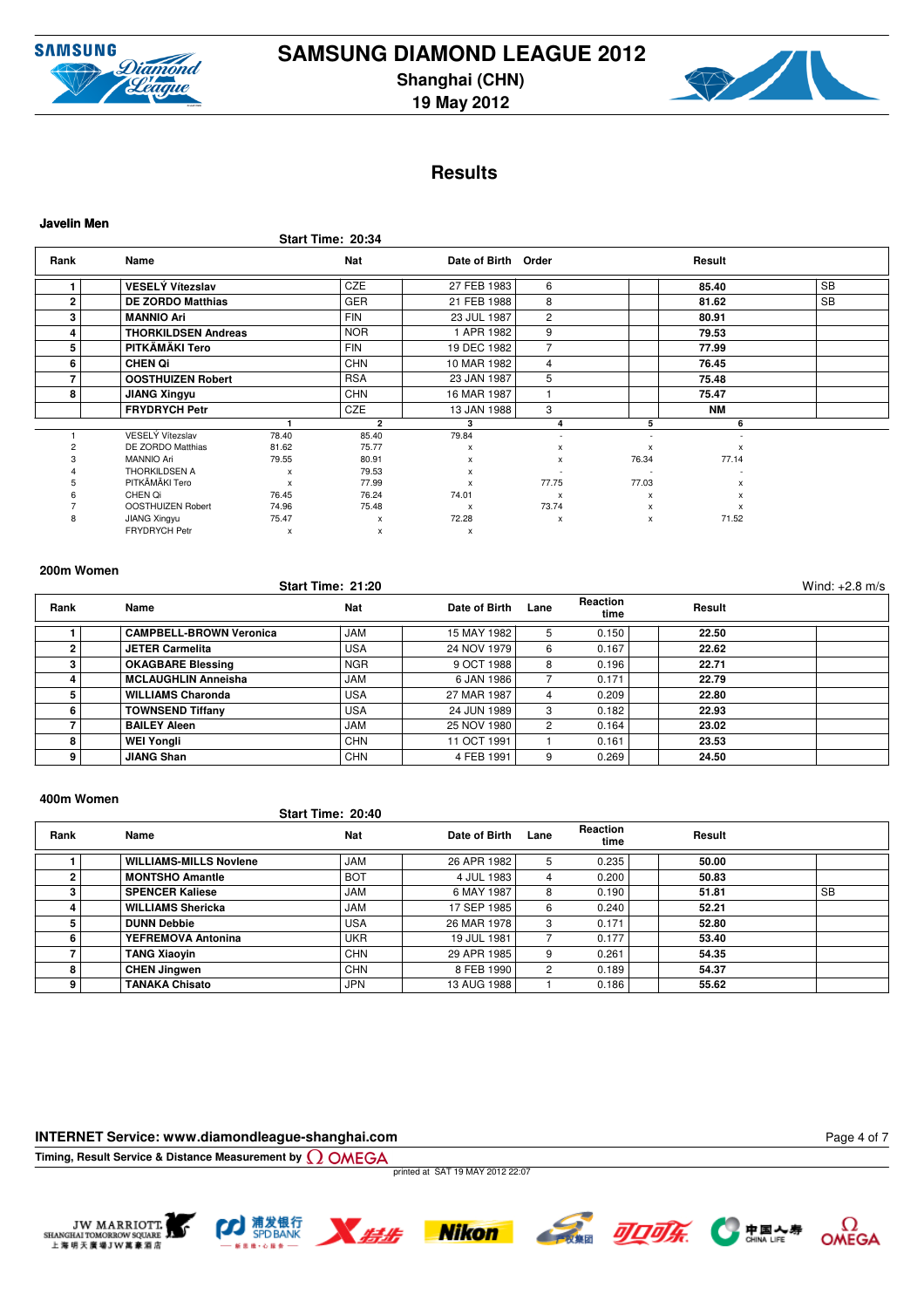



# **Results**

**Start Time: 20:15**

| Rank         | Name                                                        | Nat        | Date of Birth Order |                | Result     |            |  |  |  |  |
|--------------|-------------------------------------------------------------|------------|---------------------|----------------|------------|------------|--|--|--|--|
|              | <b>DIBABA Genzebe</b>                                       | <b>ETH</b> | 8 FEB 1991          | 16             | 3:57.77    | WL, MR, NR |  |  |  |  |
| $\mathbf{2}$ | <b>AREGAWI Abeba</b>                                        | <b>ETH</b> | 5 JUL 1990          | 11             | 3:59.23    | <b>PB</b>  |  |  |  |  |
| 3            | <b>LAKHOUAD Ibtissam</b>                                    | <b>MAR</b> | 7 DEC 1980          | 14             | 4:01.69    |            |  |  |  |  |
| 4            | <b>OBIRI Helen</b>                                          | <b>KEN</b> | 13 DEC 1989         | 15             | 4:03.15    |            |  |  |  |  |
| 5            | <b>KIPYEGON Faith Chepngetich</b>                           | <b>KEN</b> | 10 JAN 1994         | $\overline{c}$ | 4:03.82    | <b>PB</b>  |  |  |  |  |
| 6            | <b>MCKNIGHT Kaila</b>                                       | <b>AUS</b> | 5 MAY 1986          | 6              | 4:05.61    | PB         |  |  |  |  |
|              | <b>SUM Eunice Jepkoech</b>                                  | <b>KEN</b> | 10 APR 1988         | 13             | 4:05.90    | PB         |  |  |  |  |
| 8            | <b>JEPKOSGEI Janeth</b>                                     | <b>KEN</b> | 13 DEC 1983         | 10             | 4:07.34    |            |  |  |  |  |
| 9            | <b>ASSEFA Meskerem</b>                                      | <b>ETH</b> | 20 SEP 1985         | 8              | 4:07.96    |            |  |  |  |  |
| 10           | <b>PLIS Renata</b>                                          | <b>POL</b> | 5 FEB 1985          | 7              | 4:08.26    |            |  |  |  |  |
| 11           | <b>KIBIWOT Viola Jelagat</b>                                | <b>KEN</b> | 22 DEC 1983         | 12             | 4:08.43    |            |  |  |  |  |
| 12           | <b>TEFERI Senbere</b>                                       | <b>ETH</b> | 3 MAY 1995          | 3              | 4:10.49    | <b>PB</b>  |  |  |  |  |
| 13           | <b>KUIJKEN Susan</b>                                        | <b>NED</b> | 8 JUL 1986          | 5              | 4:10.84    | <b>SB</b>  |  |  |  |  |
| 14           | <b>PAULOSE Sinimole</b>                                     | <b>IND</b> | 24 JUN 1983         |                | 4:11.25    | <b>SB</b>  |  |  |  |  |
| 15           | <b>XUE Fei</b>                                              | <b>CHN</b> | 8 AUG 1989          | 9              | 4:11.91    |            |  |  |  |  |
| 16           | ZHAO Jing                                                   | <b>CHN</b> | 9 JUL 1988          | 4              | 4:31.35    |            |  |  |  |  |
|              | <b>HARTMANN Jana</b>                                        | <b>GER</b> | 23 MAY 1981         | 17             | <b>DNF</b> |            |  |  |  |  |
|              | <b>ROMAN Sonja</b>                                          | <b>SLO</b> | 11 MAR 1979         | 18             | <b>DNF</b> |            |  |  |  |  |
|              | 1:02.83<br>ROMAN Sonja (SLO)<br>400m<br>Intermediate times: |            |                     |                |            |            |  |  |  |  |

800m 2:08.02 ROMAN Sonja (SLO) 1120m 3:11.97 (CDC)

**Start Time: 20:50**

#### **3000m Steeplechase Women**

**Rank Name Nat Date of Birth Order <b>Result** Result **1 CHEMOS Milcah** KEN 26 FEB 1986 15 **9:15.81** WL,MR **2 ASSEFA Sofia** ETH 14 NOV 1987 14 **9:16.83 3 CHEPKURUI Lidya** KEN 23 AUG 1984 17 **9:22.66** PB **4 NJOROGE Mercy Wanjiku** KEN 10 JUN 1986 13 **9:26.50 5 ROTICH Lydia Chebet** KEN 8 AUG 1988 12 **9:35.34 6 KIYENG Hyvin** KEN 13 JAN 1992 2 **9:38.80** PB **7 LI Zhenzhu** CHN 13 DEC 1985 11 **9:39.75** SB **8 PARKER Barbara GBR** 8 NOV 1982 9 9:40.16 **9 KOWALSKA Katarzyna** POL 7 APR 1985 3 **9:41.29 10 ADAMU Birtukan** ETH 29 APR 1992 10 **9:41.71 11 SINGH Sudha** IND 25 JUN 1986 1 **9:49.25** NR **12 GARCIA Stephanie** USA 3 MAY 1988 5 **9:49.64** SB **13 AYANA Almaz** ETH 21 NOV 1991 4 **9:59.31 14 JIN Yuan** CHN 11 FEB 1988 8 **10:01.01 FRANKIEWICZ Wioletta POL 9 JUN 1977 6 DNF HYMAN Mardrea** JAM 22 DEC 1972 16 **DNF ALEMU Birtukan Fente** ETH 18 JUN 1989 7 **DNS**

**Intermediate times:** 1000m 3:07.10 HYMAN Mardrea (JAM) 2000m 6:12.99 CHEMOS Milcah (KEN)

**INTERNET Service: www.diamondleague-shanghai.com**

**Timing, Result Service & Distance Measurement by**

printed at SAT 19 MAY 2012 22:07











Page 5 of 7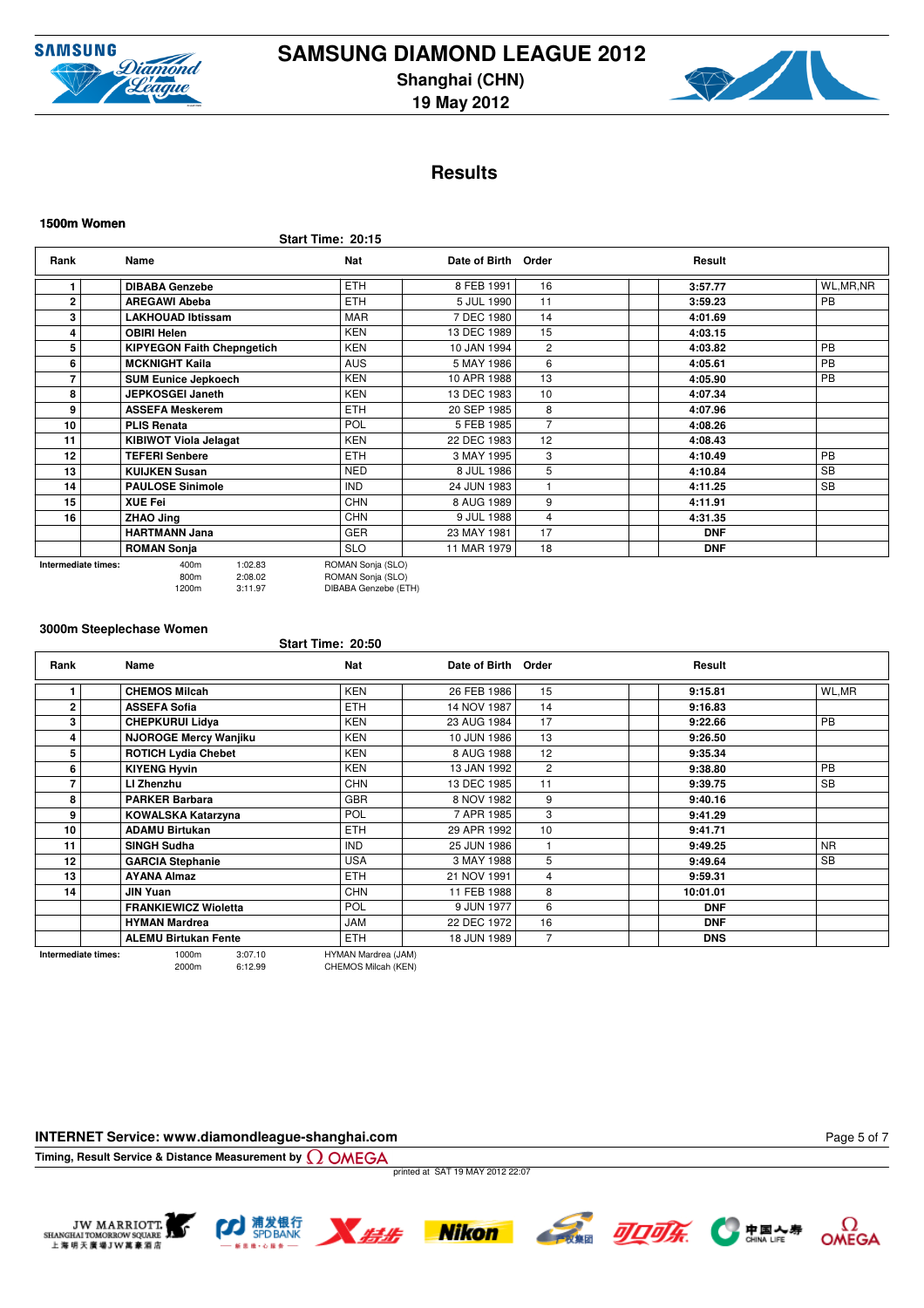



# **Results**

| <b>High Jump Women</b> |                          |            |                   |                |               |            |                |              |                    |              |      |                |        |  |
|------------------------|--------------------------|------------|-------------------|----------------|---------------|------------|----------------|--------------|--------------------|--------------|------|----------------|--------|--|
|                        |                          |            | Start Time: 19:50 |                |               |            |                |              |                    |              |      |                |        |  |
| Rank                   | Name                     |            | Nat               |                | Date of Birth |            | Order          |              |                    | Result       |      |                |        |  |
| 1                      | <b>LOWE Chaunte</b>      |            | <b>USA</b>        |                | 12 JAN 1984   |            | 11             |              |                    | 1.92         |      |                |        |  |
| 2                      | <b>ZHENG Xingjuan</b>    |            | CHN               |                | 20 MAR 1989   |            | 10             |              |                    | 1.92         |      |                | $=$ SB |  |
| 3                      | <b>AITOVA Marina</b>     |            | KAZ               |                | 13 SEP 1982   |            | 5              |              |                    | 1.88         |      |                |        |  |
| 4                      | <b>MCPHERSON Inika</b>   |            | <b>USA</b>        |                | 29 SEP 1986   |            | $\overline{7}$ |              |                    | 1.88         |      |                |        |  |
| 5                      | <b>RADZIVIL Svetlana</b> |            | <b>UZB</b>        |                | 17 JAN 1987   |            | 9              |              |                    | 1.88         |      |                |        |  |
| 6                      | PALŠYTÉ Airiné           |            | LTU               |                | 13 JUL 1992   |            | $\overline{c}$ |              |                    | 1.88         |      |                |        |  |
| 7                      | <b>STYOPINA Vita</b>     |            | <b>UKR</b>        |                | 21 FEB 1976   |            | 6              |              |                    | 1.84         |      |                |        |  |
| 8                      | <b>SPENCER Levern</b>    |            | <b>LCA</b>        |                | 23 JUN 1984   |            | 3              |              |                    | 1.84         |      |                |        |  |
| 9                      | <b>MELFORT Melanie</b>   |            | <b>FRA</b>        |                | 8 NOV 1982    |            | 8              |              |                    | 1.80         |      |                |        |  |
| 9                      | <b>RYAN Deirdre</b>      |            | <b>IRL</b>        |                | 1 JUN 1982    |            | $\overline{4}$ |              |                    | 1.80         |      |                |        |  |
|                        | <b>RUFF Sheree</b>       |            | <b>JAM</b>        |                | 20 OCT 1983   |            | $\overline{ }$ |              |                    | <b>NM</b>    |      |                |        |  |
|                        |                          | 1.80       | 1.84              | 1.88           | 1.92          | 1.95       |                | 1.95         | 1.93               | 1.91         | 1.89 | 1.87           |        |  |
|                        | <b>LOWE Chaunte</b>      | $\circ$    | $\mathsf{o}\,$    | $\mathsf{o}\,$ | XO            | <b>XXX</b> |                | $\pmb{\chi}$ | $\pmb{\mathsf{x}}$ | $\pmb{\chi}$ | x    | $\mathsf{o}\,$ |        |  |
| $\overline{c}$         | <b>ZHENG Xingjuan</b>    | $\circ$    | $\circ$           | $\circ$        | XO            | <b>XXX</b> |                | x            | x                  | x            | x    |                | х      |  |
|                        | AITOVA Marina            | $\circ$    | $\circ$           | o              | <b>XXX</b>    |            |                |              |                    |              |      |                |        |  |
|                        | <b>MCPHERSON Inika</b>   | $\circ$    | XXO               | о              | <b>XXX</b>    |            |                |              |                    |              |      |                |        |  |
|                        | RADZIVIL Svetlana        | $\circ$    | $\circ$           | XO             | <b>XXX</b>    |            |                |              |                    |              |      |                |        |  |
|                        | PALŠYTÉ Airiné           | XO         | $\circ$           | XO             | <b>XXX</b>    |            |                |              |                    |              |      |                |        |  |
|                        | STYOPINA Vita            | $\circ$    | $\circ$           | <b>XXX</b>     |               |            |                |              |                    |              |      |                |        |  |
|                        | <b>SPENCER Levern</b>    | $\circ$    | XXO               | <b>XXX</b>     |               |            |                |              |                    |              |      |                |        |  |
| 9                      | <b>MELFORT Melanie</b>   | $\circ$    | <b>XXX</b>        |                |               |            |                |              |                    |              |      |                |        |  |
| 9                      | <b>RYAN Deirdre</b>      | $\circ$    | <b>XXX</b>        |                |               |            |                |              |                    |              |      |                |        |  |
|                        | <b>RUFF Sheree</b>       | <b>XXX</b> |                   |                |               |            |                |              |                    |              |      |                |        |  |

# **Long Jump Women**

#### **Start Time: 18:35**

| Rank           | Name                        |                           |          | <b>Nat</b>     |          |              |             | Date of Birth Order |          |                |          | Result       |          |           |  |
|----------------|-----------------------------|---------------------------|----------|----------------|----------|--------------|-------------|---------------------|----------|----------------|----------|--------------|----------|-----------|--|
|                | <b>DELOACH Janay</b>        |                           |          | <b>USA</b>     |          |              | 12 OCT 1985 | 9                   |          |                |          | 6.73         |          | <b>MR</b> |  |
| $\overline{2}$ | <b>OKAGBARE Blessing</b>    |                           |          | <b>NGR</b>     |          |              | 9 OCT 1988  | 6                   |          |                |          | 6.64         |          |           |  |
| 3              | <b>JIMOH Funmi</b>          |                           |          | <b>USA</b>     |          | 29 MAY 1984  |             | 7                   |          |                |          | 6.53         |          |           |  |
| 4              | <b>RYBALKO Viktoriya</b>    |                           |          | <b>UKR</b>     |          | 26 OCT 1982  |             | 4                   |          |                |          | 6.38         |          |           |  |
| 5              | <b>WANG Wupin</b>           |                           |          | <b>CHN</b>     |          |              | 18 JAN 1991 |                     |          |                |          | 6.38         |          |           |  |
| 6              | <b>SPANOVIC Ivana</b>       |                           |          | <b>SRB</b>     |          |              | 10 MAY 1990 | 3                   |          |                |          | 6.37         |          | <b>SB</b> |  |
|                | <b>DEIAC Cornelia Ioana</b> |                           |          | <b>ROU</b>     |          | 20 MAR 1988  |             | 2                   |          |                |          | 6.37         |          |           |  |
| 8              | <b>PROCTOR Shara</b>        |                           |          | <b>GBR</b>     |          |              | 16 SEP 1988 | 8                   |          |                |          | 6.31         |          |           |  |
|                | LU Minjia                   |                           |          | <b>CHN</b>     |          |              | 29 DEC 1992 | 5                   |          |                |          | <b>DNS</b>   |          |           |  |
|                |                             |                           |          | $\overline{2}$ |          | 3            |             | 4                   |          |                |          | 6            |          |           |  |
|                | <b>DELOACH Janay</b>        | 6.21                      | $(-0.5)$ | x              | $(+0.1)$ | 6.31         | (0.0)       | $\mathsf{x}$        | (0.0)    | 6.28           | $(-0.4)$ | 6.73         | $(-0.8)$ |           |  |
|                | <b>OKAGBARE Blessing</b>    | 6.29                      | $(+0.4)$ | 6.56           | $(+0.5)$ | 6.52         | $(+1.0)$    | 6.64                | $(+0.6)$ | $\overline{a}$ |          | 6.42         | $(+1.0)$ |           |  |
|                | <b>JIMOH Funmi</b>          | 6.53                      | $(+0.5)$ | $\mathsf{x}$   | $(+0.1)$ | 6.27         | (0.0)       | 6.11                | $(-0.2)$ | $\sim$         |          | 6.00         |          |           |  |
|                | RYBALKO Viktoriya           | $\mathsf{x}$              | $(+1.2)$ | $\mathsf{x}$   | $(-0.2)$ | 6.19         | $(-0.1)$    | 6.38                | $(+0.6)$ | X              | $(+0.1)$ | 6.26         | $(+0.3)$ |           |  |
|                | WANG Wupin                  | x                         | $(+0.5)$ | 6.38           | $(+0.4)$ | $\mathsf{x}$ | $(+0.3)$    | $\mathsf{x}$        | $(+0.3)$ | X              | $(+0.6)$ | $\mathsf{x}$ | $(+0.4)$ |           |  |
|                | SPANOVIC Ivana              | $\boldsymbol{\mathsf{x}}$ |          | x              | $(-0.2)$ | $\mathsf{x}$ | $(+0.1)$    | 6.34                | $(+0.8)$ | 6.37           | $(+0.4)$ | 6.32         | $(-1.1)$ |           |  |
|                | DEIAC C                     | 6.10                      | $(+0.1)$ | $\mathsf{x}$   | $(+0.6)$ | 6.24         | $(-0.1)$    | 6.37                | $(+0.7)$ | X              | $(+0.2)$ | $\mathsf{x}$ | $(-0.3)$ |           |  |
| 8              | PROCTOR Shara<br>LU Minjia  | 6.16                      | $(-0.7)$ | $\mathsf{x}$   | $(-0.2)$ | 6.31         | $(-0.7)$    | x                   | $(-0.2)$ | x              | $(-0.4)$ | 6.29         | $(-0.2)$ |           |  |

### **INTERNET Service: www.diamondleague-shanghai.com**

**Timing, Result Service & Distance Measurement by**

printed at SAT 19 MAY 2012 22:07